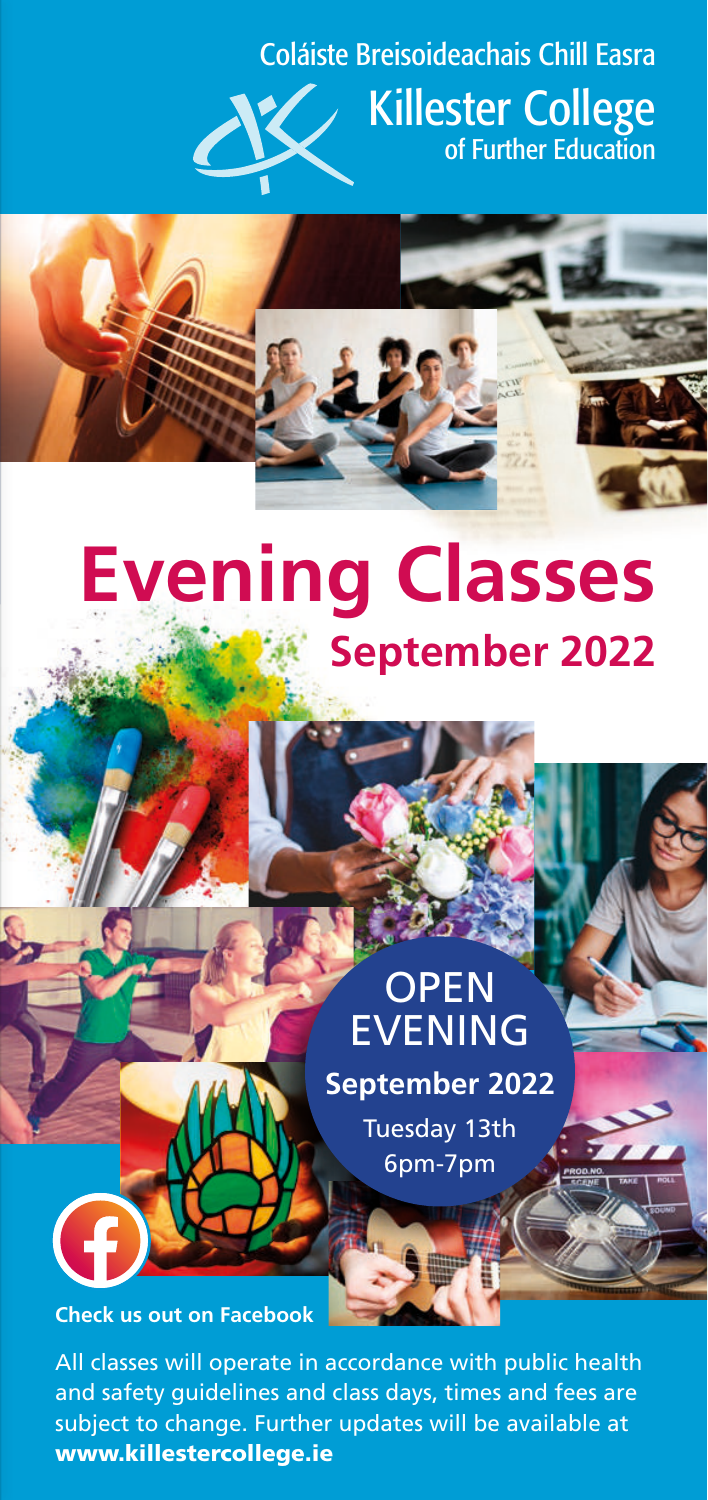# **Evening Classes**

## Commencing Tuesday 20th September 2022

# **Tuesday Evenings** (onsite, for 10 weeks)

#### **Genealogy and Family History 10 weeks** | **€100** 7.30-9.30 pm

Discover exciting ways to trace your family history while also completing practical work, going through actual copies of records themselves and working on the computers to experience the research online. (Previous experience of using a computer is not a requirement).

#### 6.30-7.30 pm, 7.30-8.30 pm

Zumba combines Latin rhythms and easy to follow steps to give a fitness program that will get you in great shape!

#### **Guitar (2 Beginner Classes) 10 weeks** | **€100**

#### 6.30-7.30 pm, 7.30-8.30 pm

Topics include simple chords, one octave scales, strumming patterns, melodies, riffs, songs with simple chord progressions and an introduction to more complex chords.

## **Film and Literature 10 weeks** | **€90**

8.40-9.40 pm

An interesting look at themes shared in a diverse range of books and film. The course will include movie clips and discussions around extracts from books.

### **Creative Writing 10 weeks** | **€90**

#### 7.00-8.30 pm

This class allows students to learn from an experienced writer while also serving as a forum for sharing and discussion of tips and ideas.

## **Flower Arranging 10 weeks** | **€100**

7.30-9.30 pm

Learn to create beautiful and amazing floral arrangements using fresh flowers and foliage.



## **Zumba 10 weeks** | **€75**

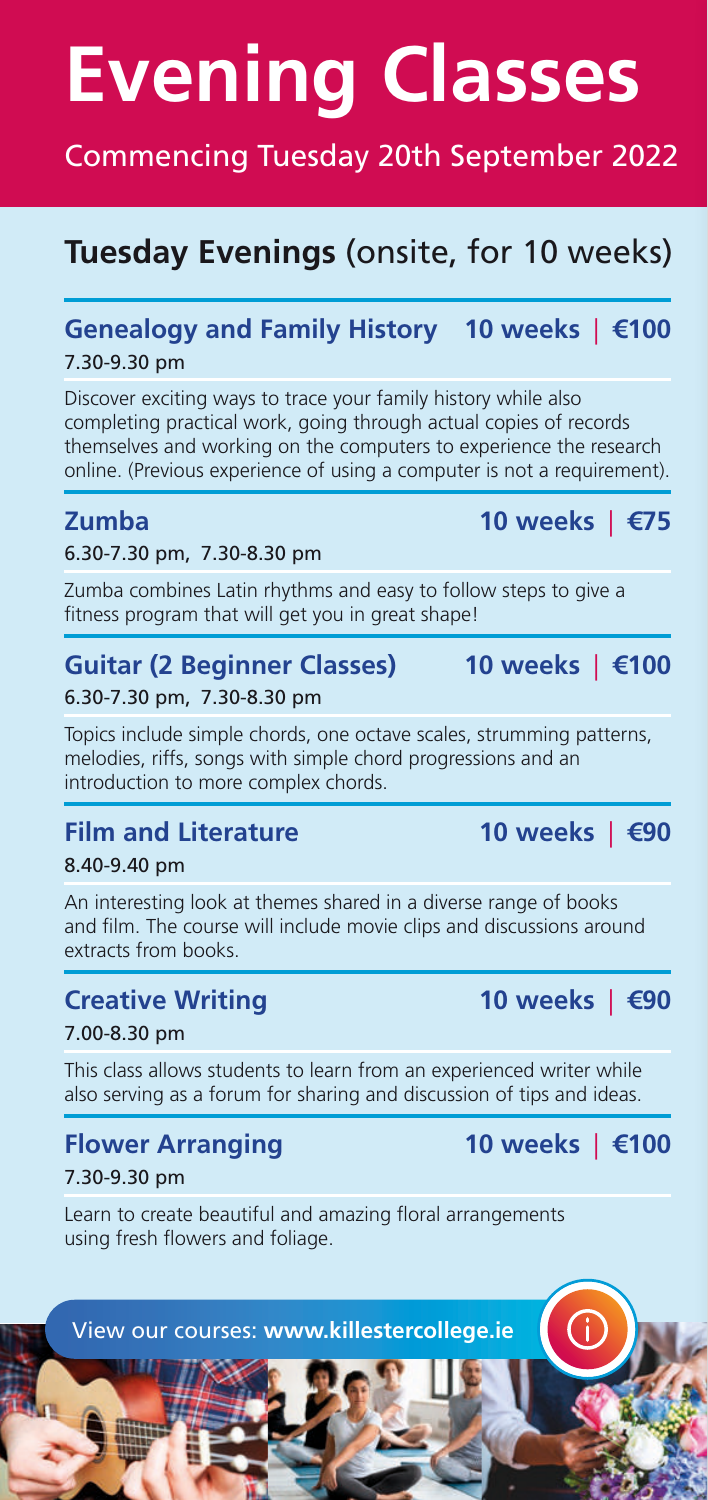Coláiste Breisoideachais Chill Easra

of Further Education

[Killester College](http://www.killestercollege.ie)

#### Payment can be made here: **[www.killestercollege.ie](http://www.killestercollege.ie)**

#### **Stained Glass 10 weeks** | **€100**

4.00-6.00 pm, 6.00-8.00 pm, 8.00-10.00 pm

Create your own Stained Glass panel/art. Learn the skills of patterns, glass selection, cutting, foiling and soldering. Students will complete at least one colourful stained glass piece. (This course is also suited to continuing students.)

## **Yoga 10 weeks** | **€100**

#### 7.00-8.00 pm

Hatha Yoga focuses on the practice and perfection of asanas (postures) and breathing control: each movement is deeply connected with the breath and this action bring us towards a state of physical and mental health. This 60 minutes class is open to everyone and aims to practice together to disconnect from the frenzy of the daily routine and find a special inner place to take care of ourselves. You are invited to bring comfortable clothes and your yoga mat, also some extra layers for the savasana (final relaxation).

## **Art 10 weeks** | **€100**

#### 8.40-10.00 pm

The course is aimed at beginners, combines drawing, and painting skills over ten weeks. The course will help improve your technique and sketching/colouring skills. The course will look at face (portrait) and body sketching, colour mixing, light and shade. Life drawings and compositions will be dealt with later in the course.

### **Ukulele 10 weeks** | **€100**

#### 8.45-9.45 pm

Learn chords, strumming patters and popular songs in this friendly and fun ukulele course.

#### **Pilates 10 weeks** | **€100**

#### 7.00-8.00 pm

Build strength, flexibility and endurance while concentrating on core muscles to promote a supple and graceful body. Students are required to bring their own Pilates mat.

#### Email: **[rosaleen.aherne@kcfe.cdetb.ie](mailto:rosaleen.aherne%40kcfe.cdetb.ie?subject=)**



*Please note that the course costs contained within this leaflet may be subject to additional VAT charges. Further details can be provided on application.*